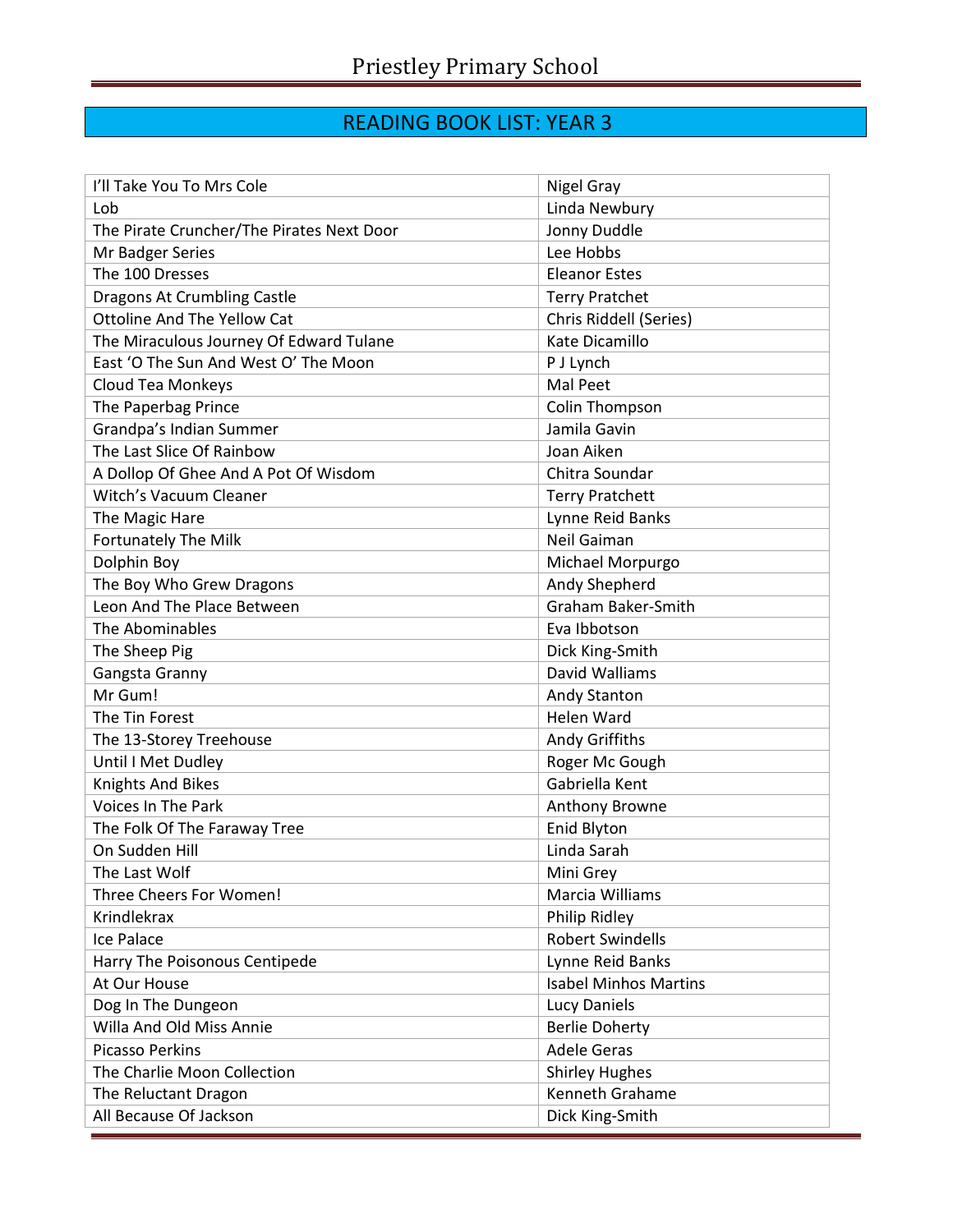ī

| Mrs Cockle's Cat                                      | Philippa Pearce                      |
|-------------------------------------------------------|--------------------------------------|
| Yours Sincerely, Giraffe                              | Megumi Iwasa                         |
| The Hundred-Mile-An-Hour Dog: Master Of Disguise      | Jeremy Strong                        |
| <b>Kaspar Prince Of Cats</b>                          | Michael Morpurgo                     |
| Little Mouse's Big Book Of Fears                      | <b>Emily Gravett</b>                 |
| Willa And Old Miss Annie                              | <b>Berlie Doherty</b>                |
| The Dog Who Changed The World                         | Robert Leeson                        |
| Lazy Daisy                                            | <b>Rob Lewis</b>                     |
| Sam Wu Is NOT Afraid Of Ghosts!                       | <b>Kevin Tsang</b>                   |
| Stig Of The Dump                                      | Clive King                           |
| Who Are You Calling Weird?: A Celebration Of Weird &  | Marilyn Singer                       |
| <b>Wonderful Animals</b>                              |                                      |
| Weasels                                               | Elys Dolan                           |
| The Legend Of Kevin                                   | <b>Phillip Reeve</b>                 |
| I Bet I Can Make You Laugh: The Funniest Poems Around | Joshua Seigal                        |
| The Butterfly Lion                                    | Michael Morpurgo                     |
| <b>Billy The Kid</b>                                  | Michael Morpurgo                     |
| Danny The Champion Of The World                       | <b>Roald Dahl</b>                    |
| The Magic Finger                                      | <b>Roald Dahl</b>                    |
| James And The Giant Peach                             | <b>Roald Dahl</b>                    |
| <b>Fantastic Mr Fox</b>                               | <b>Roald Dahl</b>                    |
| My Name Is Not Refugee                                | <b>Kate Milner</b>                   |
| <b>Bill's New Frock</b>                               | Anne Fine                            |
| The Hundred Mile An Hour Dog                          | Jeremy Strong                        |
| <b>Secret Seven Series</b>                            | <b>Enid Blyton</b>                   |
| <b>Famous Five Series</b>                             | <b>Enid Blyton</b>                   |
| <b>Animal Ark Series</b>                              | <b>Lucy Daniels</b>                  |
| Charlotte's Web                                       | E B White                            |
| <b>Flat Stanley</b>                                   | Jeff Brown                           |
| <b>Fungus The Bogeyman</b>                            | <b>Raymond Briggs</b>                |
| Mystery Winklesea                                     | Helen Cresswell                      |
| Mr Majeika                                            | <b>Humphrey Carpenter</b>            |
| Please Mrs Butler                                     | Allan Ahlberg                        |
| The Sam Pig Story Book                                | Alison Uttley                        |
| Railway Cat                                           | Phyllis Arkle                        |
| It Was A Dark And Stormy Night                        | Janet Ahlberg                        |
| The Railway Cat                                       | Phyllis Arkle                        |
| The Secret World Of Polly Flint                       | <b>Helen Cresswell</b>               |
| My Naughty Little Sister                              | Dorothy Edwards                      |
| The Diary Of A Killer Cat                             | Anne Fine                            |
| Sheltie                                               | Peter Clover                         |
| <b>Unusual Day</b>                                    | Sandi Toksvig                        |
| Pirates Go To School                                  | <b>Corinne Demas</b>                 |
| Pirate Girl                                           | Cornelia Funke                       |
| Pip Bartlett's Guide To Magical Creatures             | Jackson Pearce And Maggie Stiefvater |
| Cat Tales: Ice Cat                                    | Linda Newberry                       |